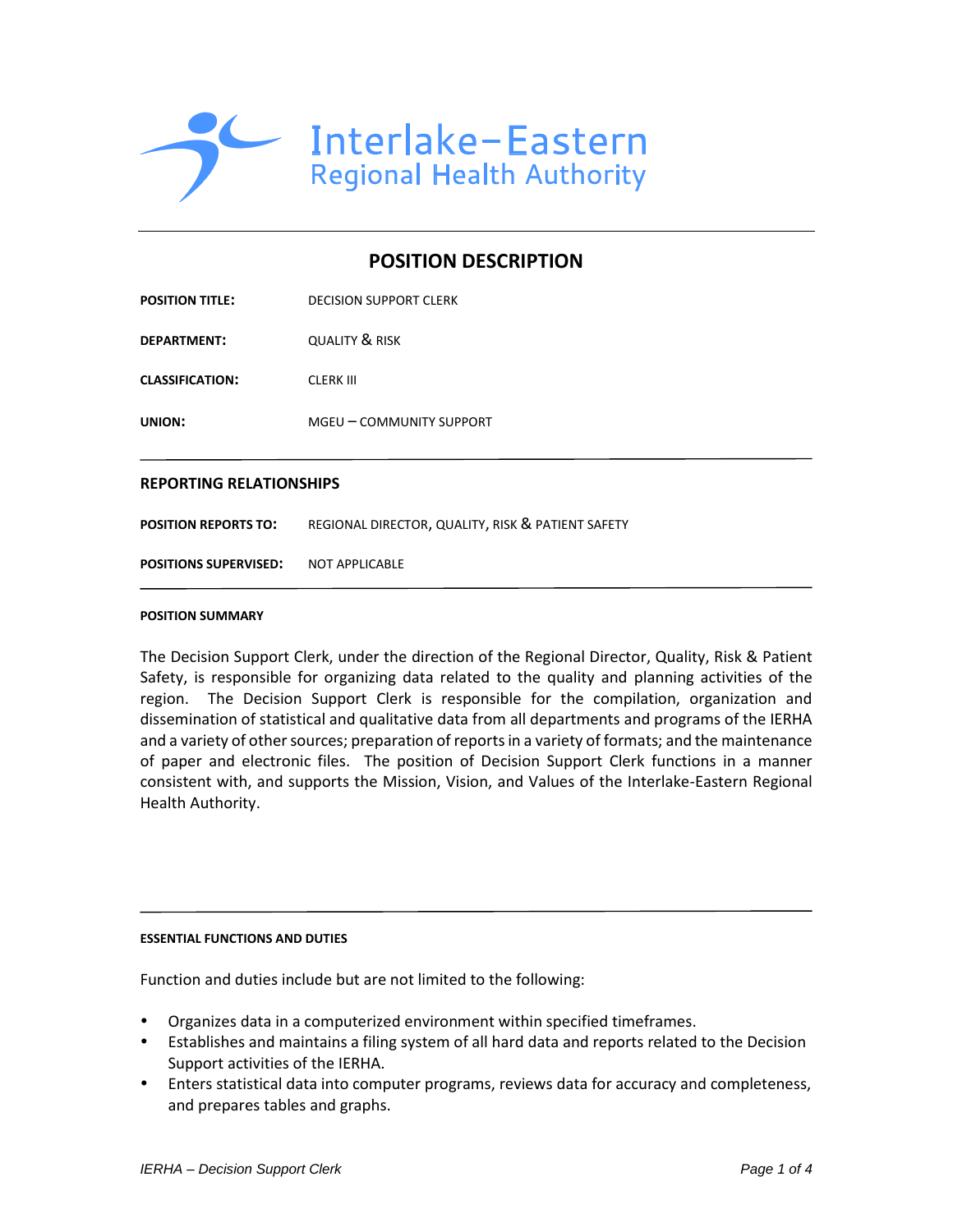- Creates new databases and spreadsheets as required.
- Prepares graphic presentations, including notes.
- Summarizes qualitative data and organizes it in computer files in a format compatible with the production of reports, tables and graphs.
- Assists in the compilation of a comprehensive report of Community Health Assessment (CHA) findings, based on data collection and analysis of statistical reports from Health Information Systems and other sources.
- Assists in compilation of various quality reports for IERHA programs and for the region as a whole.
- Assists in the compilation of Quality and Patient Safety reports, based on data collection and analysis of improvement measures including indicators and patient experience tools.
- Assists in the summary and analysis of data related to the Quality, Patient Safety and Risk Management activities of the IERHA.
- Assists in the compilation and production of Board Big Dot reports.
- Inputs and verifies data from reporting processes that utilize scanning software.
- Performs coordination activities for the comprehensive CHA process related to community consultation meetings.
- Attends and minutes related committees as required, ie Quality Steering,CHA, strategic planning, team meetings.
- Orders supplies and equipment as requested.
- Assists with the preparation of additional reports requested by the Director.
- Pursuant to the Regional Health Authority Act, Interlake-Eastern RHA is designated bilingual (English/ French). Accordingly, all employees accept the responsibility to support clients in their official language of choice.

## **OTHER**

Performs other duties as assigned.

## **QUALIFICATIONS**

# **EDUCATION/CERTIFICATION:**

- Post-secondary education in a business program required.
- Working knowledge of the following computer programs: word processing (Word), databases (Access), spreadsheets (Excel), presentations (Powerpoint), internet, intranet and email.

## **REQUIRED KNOWLEDGE:**

 $\bullet$ 

## **EXPERIENCE REQUIRED:**

- Two to three years of related experience required.
- Experience handling large databases.
- Experience working with health care information in a computerized environment.
- Experience preparing formal reports.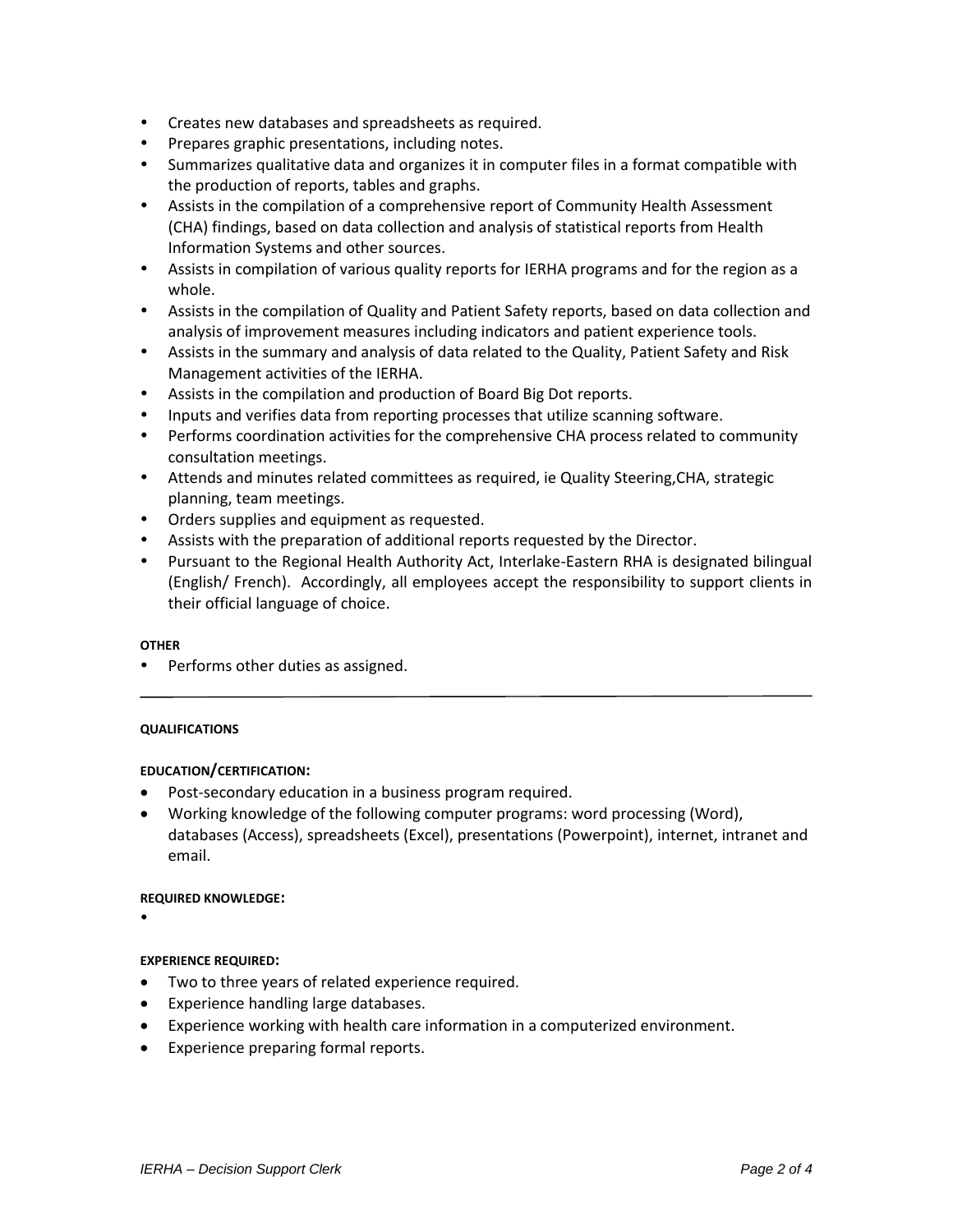## **SKILLS/COMPETENCIES:**

- Demonstrated analytical abilities.
- Excellent organizational and interpersonal skills with a demonstrated ability to communicate effectively, both verbally and in writing, with staff, outside agencies and the public.
- Ability to work independently with minimal supervision.
- Willingness to adhere to principles of confidentiality.
- Ability to maintain positive working relationships in a multi-disciplinary, team based work environment.
- Ability to travel within the region as required.
- Valid Manitoba Class 5 driver's license
- Ability to work flexible hours when required.
- Given the cultural diversity of our region, the ability to communicate in more than one language would be considered an asset.
- Proficiency of both official languages is essential for target and designated bilingual positions.
- Completes and maintains a satisfactory pre-employment security check.
- Satisfactory employment record.

## **WORK CONDITIONS**

- The incumbent functions autonomously on a day-to-day basis and manages assigned duties accordingly.
- Will be required to travel throughout the region as duties may require.
- No hazardous or significantly unpleasant conditions.
- All health care workers are required to be immunized as a condition of employment in accordance with the Interlake-Eastern RHA Policy GA-13-P-110 Required Immunizations for Health Care Workers.

## **WORKPLACE SAFETY AND HEALTH**

The incumbent contributes to making the organization safe for clients and staff and recognizes the importance of reporting unsafe situations and participating in follow up reviews as a learning opportunity.

- Provides a safe environment by ensuring the adherence to Workplace Safety and Health Regulations and Policies and Infection Control Guidelines. Obeys all safety and health rules and follows recommended Safe Work Procedures. Informs supervisor of any unsafe acts, work conditions, incidents, near misses, injuries or illnesses immediately.
- Demonstrates a working knowledge of Workplace Hazardous Materials Information Systems (WHMIS) and adheres to procedures for handling and storing controlled substances as described in the Material Safety Data Sheets (MSDS). Uses personal protective equipment as required.
- Demonstrates understanding of role and responsibilities in fire prevention and disaster preparedness and participates in safety and health training programs including the health facilitys' Fire, Disaster and Evacuation Plan.